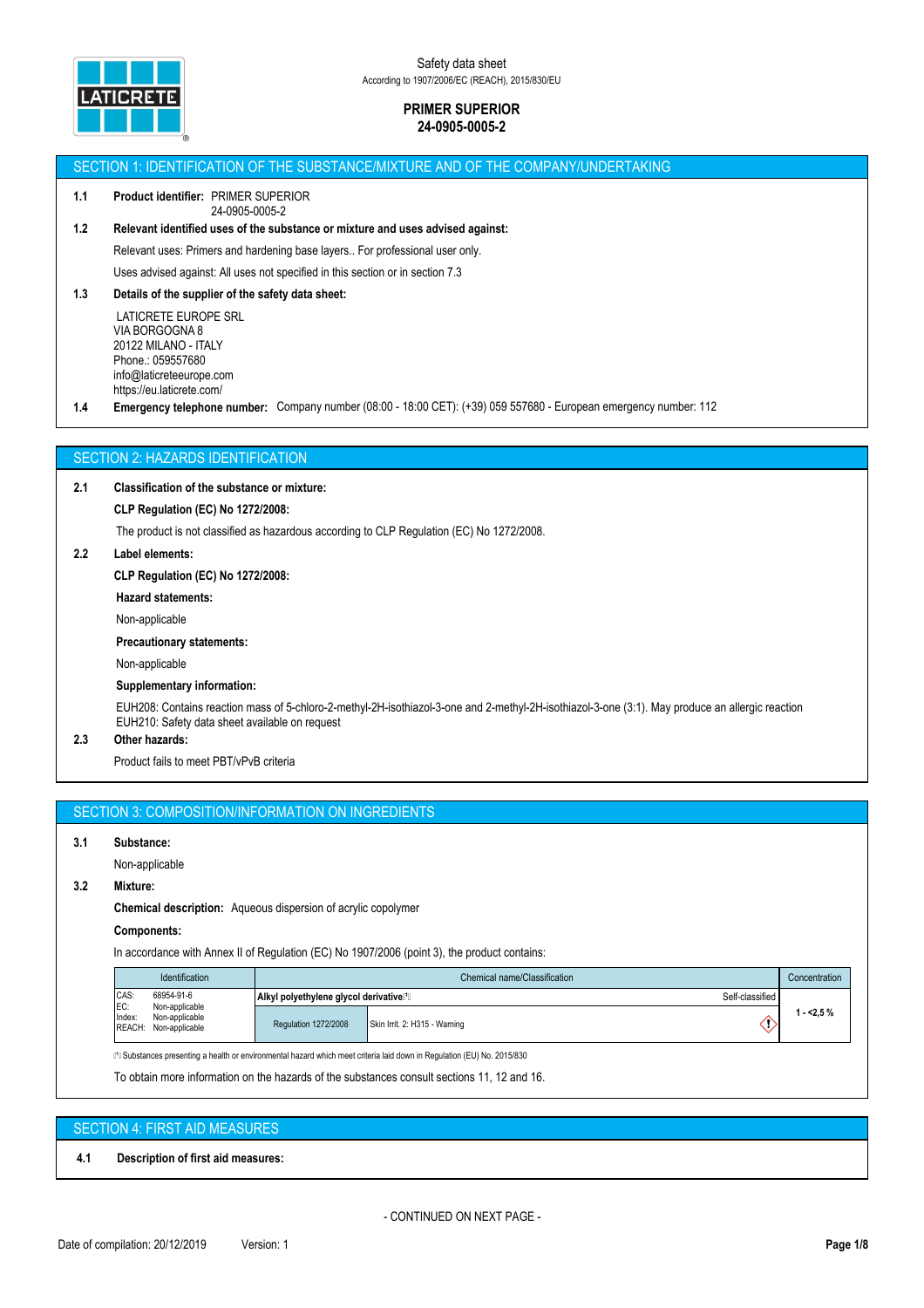

## SECTION 4: FIRST AID MEASURES (continued)

The symptoms resulting from intoxication can appear after exposure, therefore, in case of doubt, seek medical attention for direct exposure to the chemical product or persistent discomfort, showing the SDS of this product.

# **By inhalation:**

This product does not contain substances classified as hazardous for inhalation, however, in case of symptoms of intoxication remove the person affected from the exposure area and provide with fresh air. Seek medical attention if the symptoms get worse or persist.

### **By skin contact:**

This product is not classified as hazardous when in contact with the skin. However, in case of skin contact it is recommended to remove contaminated clothes and shoes, rinse the skin or if necessary shower the affected person thoroughly with cold water and neutral soap. In case of serious reaction consult a doctor. **By eye contact:**

Rinse eyes thoroughly with water for at least 15 minutes. If the injured person uses contact lenses, these should be removed unless they are stuck to the eyes, in which case removal could cause further damage. In all cases, after cleaning, a doctor should be consulted as quickly as possible with the SDS for the product.

#### **By ingestion/aspiration:**

Do not induce vomiting, but if it does happen keep the head down to avoid aspiration. Keep the person affected at rest. Rinse out the mouth and throat, as they may have been affected during ingestion.

#### **4.2 Most important symptoms and effects, both acute and delayed:**

Acute and delayed effects are indicated in sections 2 and 11.

#### **4.3 Indication of any immediate medical attention and special treatment needed:**

Non-applicable

# SECTION 5: FIREFIGHTING MEASURES

#### **5.1 Extinguishing media:**

Product is non-flammable under normal conditions of storage, handling and use. In the case of combustion as a result of improper handling, storage or use preferably use polyvalent powder extinguishers (ABC powder), in accordance with the Regulation on fire protection systems. IT IS NOT RECOMMENDED to use full jet water as an extinguishing agent.

### **5.2 Special hazards arising from the substance or mixture:**

As a result of combustion or thermal decomposition reactive sub-products are created that can become highly toxic and, consequently, can present a serious health risk.

# **5.3 Advice for firefighters:**

Depending on the magnitude of the fire it may be necessary to use full protective clothing and self-contained breathing apparatus (SCBA). Minimum emergency facilities and equipment should be available (fire blankets, portable first aid kit,...) in accordance with Directive 89/654/EC. **Additional provisions:**

Act in accordance with the Internal Emergency Plan and the Information Sheets on actions to take after an accident or other emergencies. Eliminate all sources of ignition. In case of fire, cool the storage containers and tanks for products susceptible to combustion, explosion or BLEVE as a result of high temperatures. Avoid spillage of the products used to extinguish the fire into an aqueous medium.

# SECTION 6: ACCIDENTAL RELEASE MEASURES

#### **6.1 Personal precautions, protective equipment and emergency procedures:**

Isolate leaks provided that there is no additional risk for the people performing this task. Personal protection equipment must be used against potential contact with the spilt product (See section 8). Evacuate the area and keep out those who do not have protection.

#### **6.2 Environmental precautions:**

This product is not classified as hazardous to the environment. Keep product away from drains, surface and ground water.

#### **6.3 Methods and material for containment and cleaning up:**

It is recommended:

Absorb the spillage using sand or inert absorbent and move it to a safe place. Do not absorb in sawdust or other combustible absorbents. For any concern related to disposal consult section 13.

#### **6.4 Reference to other sections:**

See sections 8 and 13.

# SECTION 7: HANDLING AND STORAGE

# **7.1 Precautions for safe handling:**

- CONTINUED ON NEXT PAGE -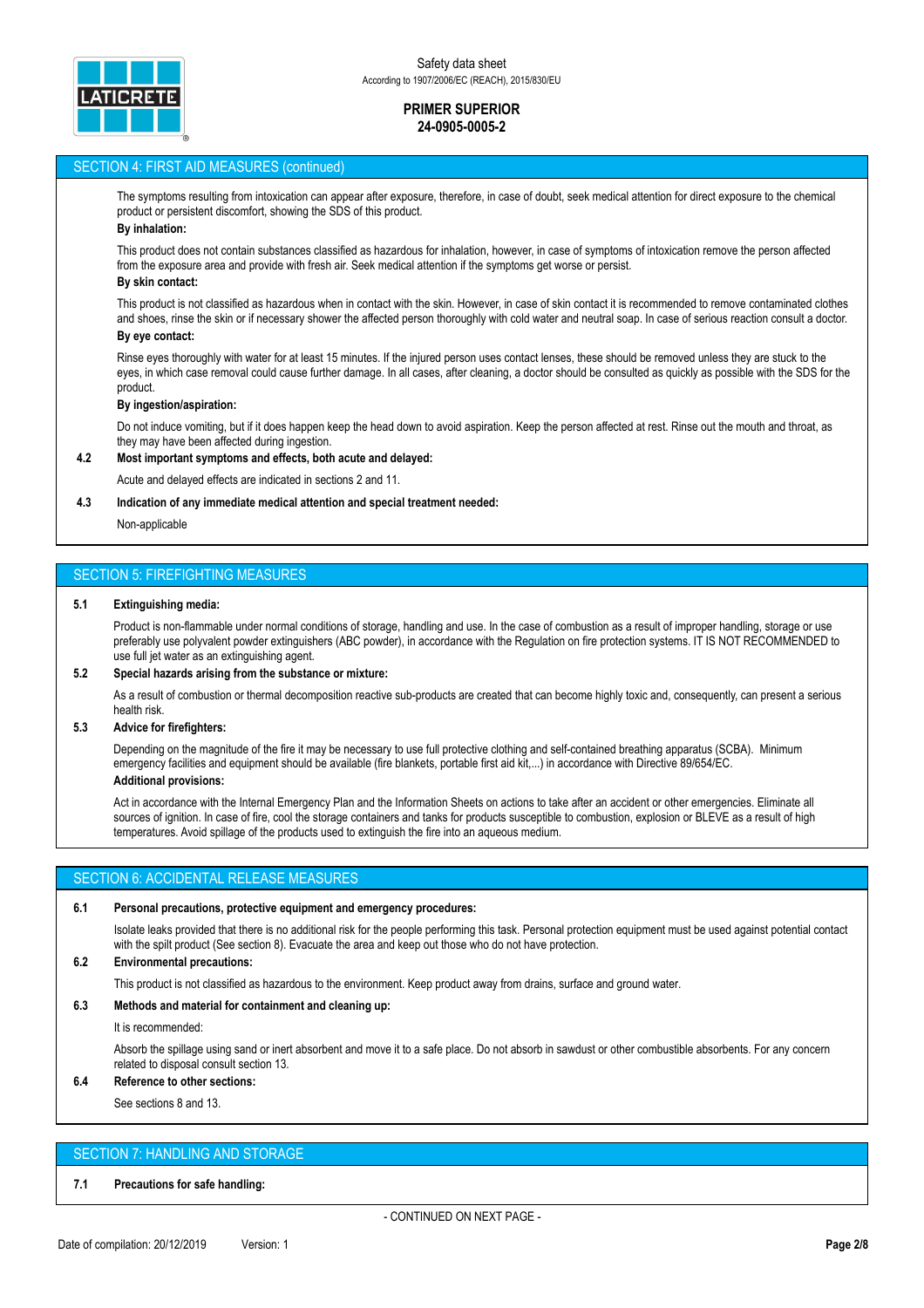

### SECTION 7: HANDLING AND STORAGE (continued)

#### A.- Precautions for safe manipulation

Comply with the current legislation concerning the prevention of industrial risks. Keep containers hermetically sealed. Control spills and residues, destroying them with safe methods (section 6). Avoid leakages from the container. Maintain order and cleanliness where dangerous products are used. B.- Technical recommendations for the prevention of fires and explosions

# Product is non-flammable under normal conditions of storage, handling and use. It is recommended to transfer at slow speeds to avoid the generation of electrostatic charges that can affect flammable products. Consult section 10 for information on conditions and materials that should be avoided.

C.- Technical recommendations to prevent ergonomic and toxicological risks

Do not eat or drink during the process, washing hands afterwards with suitable cleaning products.

D.- Technical recommendations to prevent environmental risks

It is recommended to have absorbent material available at close proximity to the product (See subsection 6.3)

#### **7.2 Conditions for safe storage, including any incompatibilities:**

A.- Technical measures for storage

Maximum time: 12 Months

B.- General conditions for storage

Avoid sources of heat, radiation, static electricity and contact with food. For additional information see subsection 10.5

# **7.3 Specific end use(s):**

Except for the instructions already specified it is not necessary to provide any special recommendation regarding the uses of this product.

## SECTION 8: EXPOSURE CONTROLS/PERSONAL PROTECTION

### **8.1 Control parameters:**

Substances whose occupational exposure limits have to be monitored in the workplace

There are no occupational exposure limits for the substances contained in the product

#### **DNEL (Workers):**

Non-applicable

#### **DNEL (General population):**

Non-applicable

**PNEC:**

Non-applicable

# **8.2 Exposure controls:**

A.- General security and hygiene measures in the work place

As a preventative measure it is recommended to use basic Personal Protective Equipment, with the corresponding <<CE marking>> in accordance with Directive 89/686/EC. For more information on Personal Protective Equipment (storage, use, cleaning, maintenance, class of protection,…) consult the information leaflet provided by the manufacturer. For more information see subsection 7.1.

All information contained herein is a recommendation which needs some specification from the labour risk prevention services as it is not known whether the company has additional measures at its disposal.

B.- Respiratory protection

The use of protection equipment will be necessary if a mist forms or if the occupational exposure limits are exceeded.

C.- Specific protection for the hands

Non-applicable

D.- Ocular and facial protection

Non-applicable

E.- Body protection

Non-applicable

F.- Additional emergency measures

It is not necessary to take additional emergency measures.

# **Environmental exposure controls:**

In accordance with the community legislation for the protection of the environment it is recommended to avoid environmental spillage of both the product and its container. For additional information see subsection 7.1.D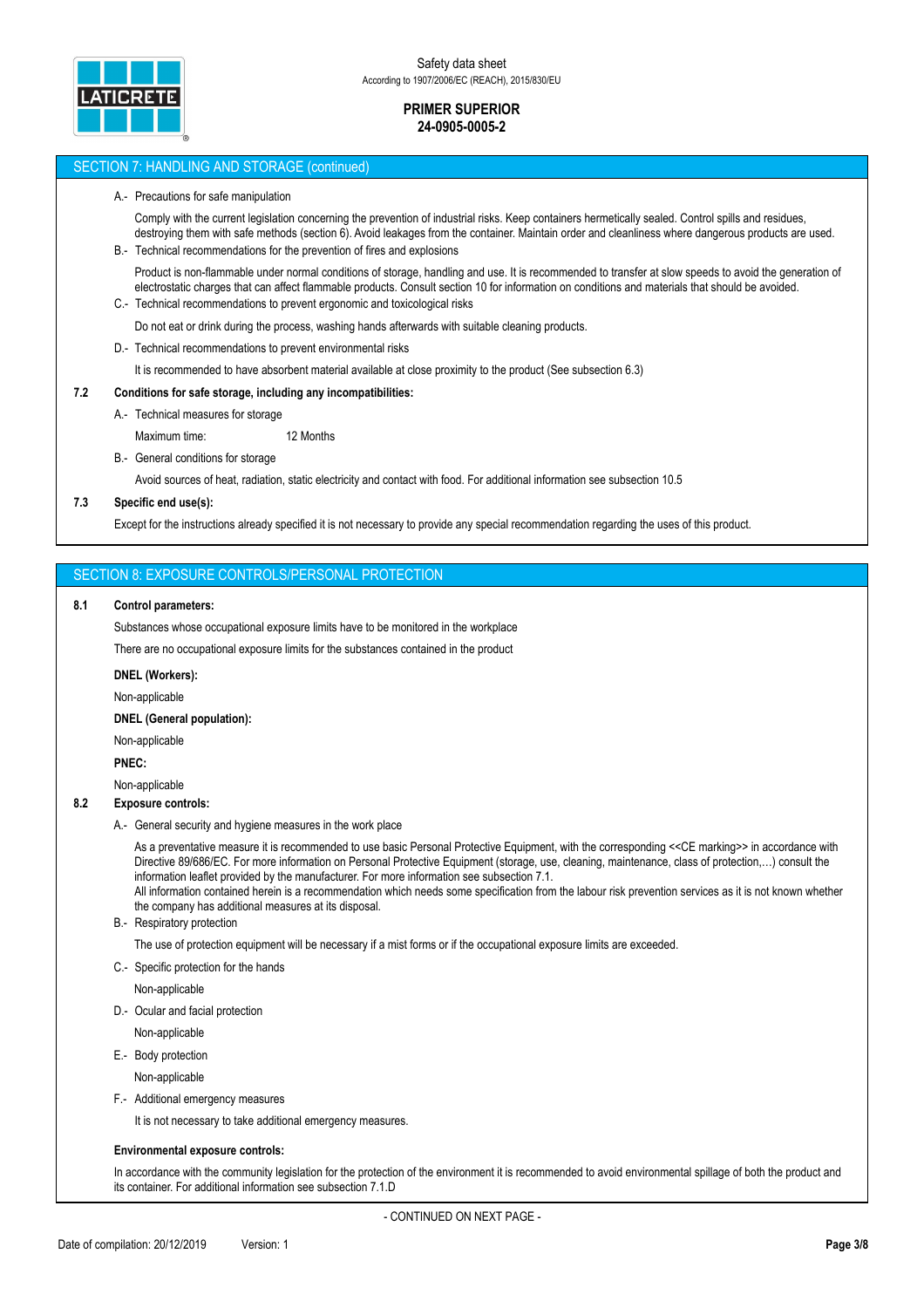

| <b>SECTION 9: PHYSICAL AND CHEMICAL PROPERTIES</b> |                                                                                                    |                          |  |  |  |  |
|----------------------------------------------------|----------------------------------------------------------------------------------------------------|--------------------------|--|--|--|--|
| 9.1                                                | Information on basic physical and chemical properties:                                             |                          |  |  |  |  |
|                                                    | Appearance:                                                                                        |                          |  |  |  |  |
|                                                    | Physical state at 20 °C:                                                                           | Liquid                   |  |  |  |  |
|                                                    | Appearance:                                                                                        | Milky                    |  |  |  |  |
|                                                    | Colour:                                                                                            | Blue                     |  |  |  |  |
|                                                    | Odour:                                                                                             | Characteristic           |  |  |  |  |
|                                                    | Odour threshold:                                                                                   | Non-applicable *         |  |  |  |  |
|                                                    | Volatility:                                                                                        |                          |  |  |  |  |
|                                                    | Boiling point at atmospheric pressure:                                                             | 100 - 1412 °C            |  |  |  |  |
|                                                    | Vapour pressure at 20 °C:                                                                          | 2350 Pa                  |  |  |  |  |
|                                                    | Vapour pressure at 50 °C:                                                                          | 12381,01 Pa (12,38 kPa)  |  |  |  |  |
|                                                    | Evaporation rate at 20 °C:                                                                         | Non-applicable *         |  |  |  |  |
|                                                    | Product description:                                                                               |                          |  |  |  |  |
|                                                    | Density at 20 °C:                                                                                  | 1074,2 kg/m <sup>3</sup> |  |  |  |  |
|                                                    | Relative density at 20 °C:                                                                         | 1,074                    |  |  |  |  |
|                                                    | Dynamic viscosity at 20 °C:                                                                        | Non-applicable *         |  |  |  |  |
|                                                    | Kinematic viscosity at 20 °C:                                                                      | Non-applicable *         |  |  |  |  |
|                                                    | Kinematic viscosity at 40 °C:                                                                      | Non-applicable *         |  |  |  |  |
|                                                    | Concentration:                                                                                     | Non-applicable *         |  |  |  |  |
|                                                    | pH:                                                                                                | $5 - 7$                  |  |  |  |  |
|                                                    | Vapour density at 20 °C:                                                                           | Non-applicable *         |  |  |  |  |
|                                                    | Partition coefficient n-octanol/water 20 °C:                                                       | Non-applicable *         |  |  |  |  |
|                                                    | Solubility in water at 20 °C:                                                                      | Non-applicable *         |  |  |  |  |
|                                                    | Solubility properties:                                                                             | Dispersible              |  |  |  |  |
|                                                    | Decomposition temperature:                                                                         | Non-applicable *         |  |  |  |  |
|                                                    | Melting point/freezing point:                                                                      | Non-applicable *         |  |  |  |  |
|                                                    | Explosive properties:                                                                              | Non-applicable *         |  |  |  |  |
|                                                    | Oxidising properties:                                                                              | Non-applicable *         |  |  |  |  |
|                                                    | Flammability:                                                                                      |                          |  |  |  |  |
|                                                    | Flash Point:                                                                                       | Non Flammable (>60 °C)   |  |  |  |  |
|                                                    | Flammability (solid, gas):                                                                         | Non-applicable *         |  |  |  |  |
|                                                    | Autoignition temperature:                                                                          | Non-applicable *         |  |  |  |  |
|                                                    | Lower flammability limit:                                                                          | Non-applicable *         |  |  |  |  |
|                                                    | Upper flammability limit:                                                                          | Non-applicable *         |  |  |  |  |
|                                                    | <b>Explosive:</b>                                                                                  |                          |  |  |  |  |
|                                                    | Lower explosive limit:                                                                             | Non-applicable *         |  |  |  |  |
|                                                    | Upper explosive limit:                                                                             | Non-applicable *         |  |  |  |  |
| 9.2                                                | Other information:                                                                                 |                          |  |  |  |  |
|                                                    | Surface tension at 20 °C:                                                                          | Non-applicable *         |  |  |  |  |
|                                                    | Refraction index:                                                                                  | Non-applicable *         |  |  |  |  |
|                                                    | *Not relevant due to the nature of the product, not providing information property of its hazards. |                          |  |  |  |  |

# SECTION 10: STABILITY AND REACTIVITY

# **10.1 Reactivity:**

No hazardous reactions are expected because the product is stable under recommended storage conditions. See section 7.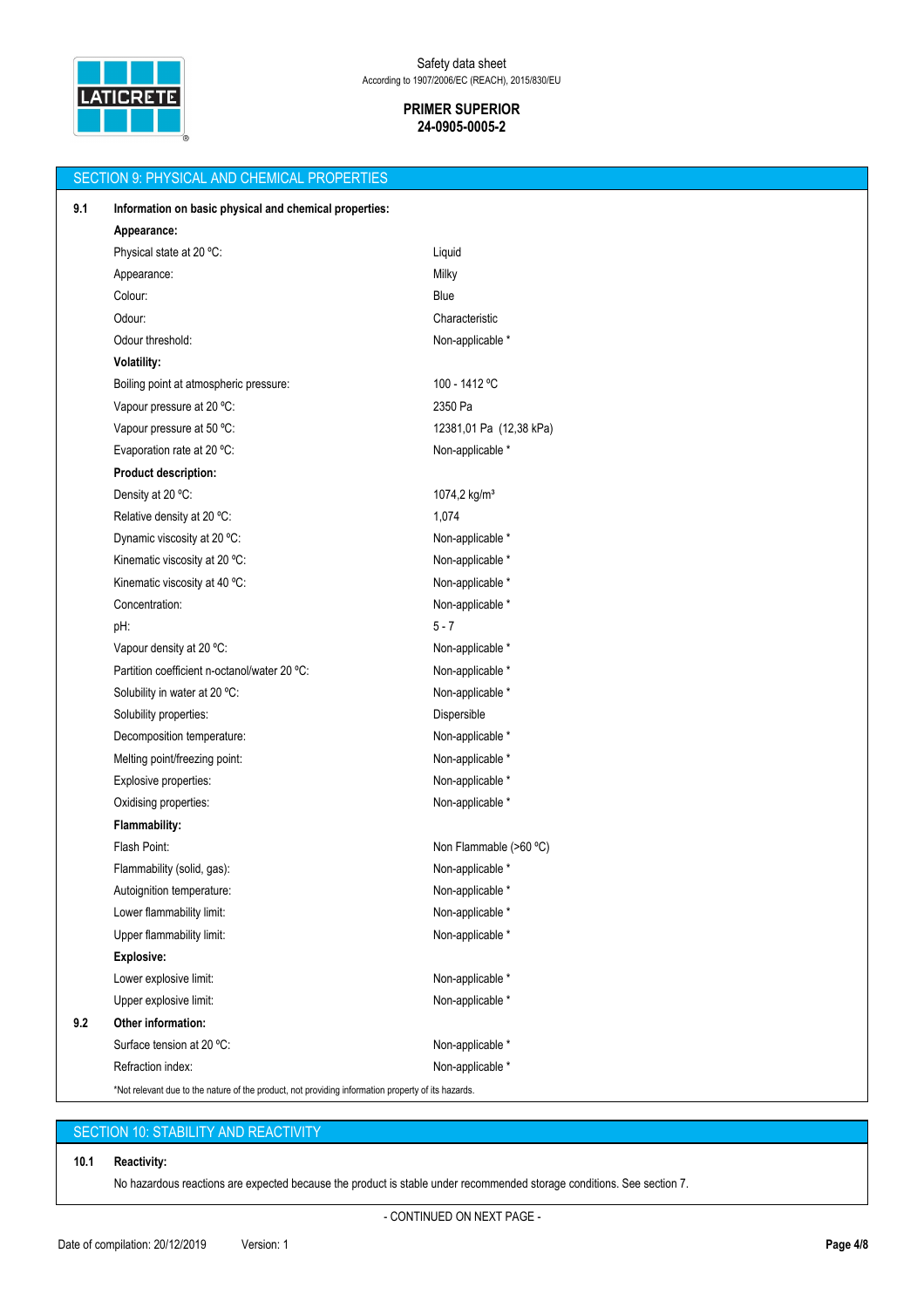

# SECTION 10: STABILITY AND REACTIVITY (continued) **10.2 Chemical stability:** Chemically stable under the conditions of storage, handling and use. **10.3 Possibility of hazardous reactions:** Under the specified conditions, hazardous reactions that lead to excessive temperatures or pressure are not expected. **10.4 Conditions to avoid:** Applicable for handling and storage at room temperature: Shock and friction Contact with air Increase in temperature Sunlight Sunlight Humidity Not applicable Not applicable Not applicable Not applicable Not applicable **10.5 Incompatible materials:** Acids **Water Combustible materials** Combustible materials Combustible materials Combustible materials Combustible materials Avoid strong acids **Not applicable** Not applicable Not applicable Not applicable Avoid alkalis or strong bases **10.6 Hazardous decomposition products:** See subsection 10.3, 10.4 and 10.5 to find out the specific decomposition products. Depending on the decomposition conditions, complex mixtures of chemical substances can be released: carbon dioxide (CO2), carbon monoxide and other organic compounds. **SECTION 11: TOXICOLOGICAL INFORMATION 11.1 Information on toxicological effects:** The experimental information related to the toxicological properties of the product itself is not available **Dangerous health implications:** In case of exposure that is repetitive, prolonged or at concentrations higher than the recommended occupational exposure limits, adverse effects on health

may result, depending on the means of exposure:

A- Ingestion (acute effect):

- Acute toxicity : Based on available data, the classification criteria are not met, as it does not contain substances classified as dangerous for consumption. For more information see section 3.

- Corrosivity/Irritability: Based on available data, the classification criteria are not met. However, it does contain substances classified as dangerous for this effect. For more information see section 3.

B- Inhalation (acute effect):

- Acute toxicity : Based on available data, the classification criteria are not met, as it does not contain substances classified as dangerous for inhalation. For more information see section 3.

- Corrosivity/Irritability: Based on available data, the classification criteria are not met, as it does not contain substances classified as dangerous for this effect. For more information see section 3.

C- Contact with the skin and the eyes (acute effect):

Contact with the skin: Based on available data, the classification criteria are not met. However, it contains substances classified as dangerous for skin contact. For more information see section 3.

Contact with the eyes: Based on available data, the classification criteria are not met, as it does not contain substances classified as dangerous for this effect. For more information see section 3.

D- CMR effects (carcinogenicity, mutagenicity and toxicity to reproduction):

- Carcinogenicity: Based on available data, the classification criteria are not met, as it does not contain substances classified as dangerous for the effects mentioned. For more information see section 3.

IARC: Non-applicable

- Mutagenicity: Based on available data, the classification criteria are not met, as it does not contain substances classified as dangerous for this effect. For more information see section 3.

- Reproductive toxicity: Based on available data, the classification criteria are not met, as it does not contain substances classified as dangerous for this effect. For more information see section 3.

E- Sensitizing effects:

- Respiratory: Based on available data, the classification criteria are not met, as it does not contain substances classified as dangerous with sensitising effects. For more information see section 3.

- Cutaneous: Based on available data, the classification criteria are not met, as it does not contain substances classified as dangerous for this effect. For more information see section 3.

F- Specific target organ toxicity (STOT) - single exposure:

Based on available data, the classification criteria are not met, as it does not contain substances classified as dangerous for this effect. For more information see section 3.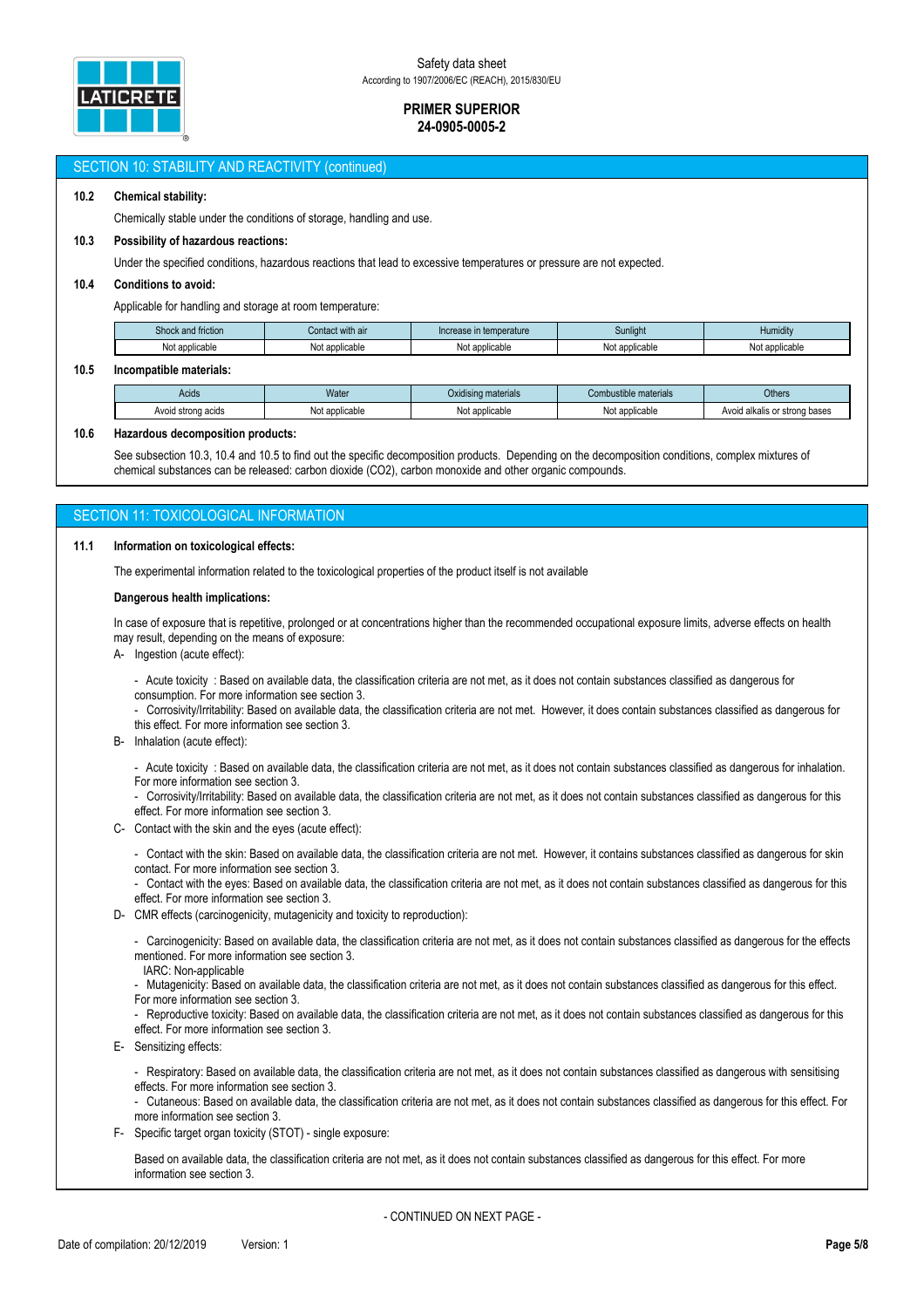

## SECTION 11: TOXICOLOGICAL INFORMATION (continued)

G- Specific target organ toxicity (STOT)-repeated exposure:

- Specific target organ toxicity (STOT)-repeated exposure: Based on available data, the classification criteria are not met, as it does not contain substances classified as dangerous for this effect. For more information see section 3.
- Skin: Based on available data, the classification criteria are not met, as it does not contain substances classified as dangerous for this effect. For more information see section 3.
- H- Aspiration hazard:

Based on available data, the classification criteria are not met, as it does not contain substances classified as dangerous for this effect. For more information see section 3.

**Other information:**

Non-applicable

#### **Specific toxicology information on the substances:**

Not available

# SECTION 12: ECOLOGICAL INFORMATION

The experimental information related to the eco-toxicological properties of the product itself is not available

#### **12.1 Toxicity:**

Not available

**12.2 Persistence and degradability:**

Not available

**12.3 Bioaccumulative potential:**

Not available

**12.4 Mobility in soil:**

Not available

- **12.5 Results of PBT and vPvB assessment:** Product fails to meet PBT/vPvB criteria
- **12.6 Other adverse effects:**

Not described

# SECTION 13: DISPOSAL CONSIDERATIONS

#### **13.1 Waste treatment methods:**

| Code     | <b>Description</b>                                            | (Regulation (EU) No 1357/2014)<br>Waste class |
|----------|---------------------------------------------------------------|-----------------------------------------------|
| 08 01 12 | I waste paint and varnish other than those mentioned in 08 01 | Non dangerous                                 |

**Type of waste (Regulation (EU) No 1357/2014):**

Non-applicable

#### **Waste management (disposal and evaluation):**

Consult the authorized waste service manager on the assessment and disposal operations in accordance with Annex 1 and Annex 2 (Directive 2008/98/EC). As under 15 01 (2014/955/EC) of the code and in case the container has been in direct contact with the product, it will be processed the same way as the actual product. Otherwise, it will be processed as non-dangerous residue. We do not recommended disposal down the drain. See paragraph 6.2.

# **Regulations related to waste management:**

In accordance with Annex II of Regulation (EC) No 1907/2006 (REACH) the community or state provisions related to waste management are stated

Community legislation: Directive 2008/98/EC, 2014/955/EU, Regulation (EU) No 1357/2014

# SECTION 14: TRANSPORT INFORMATION

This product is not regulated for transport (ADR/RID,IMDG,IATA)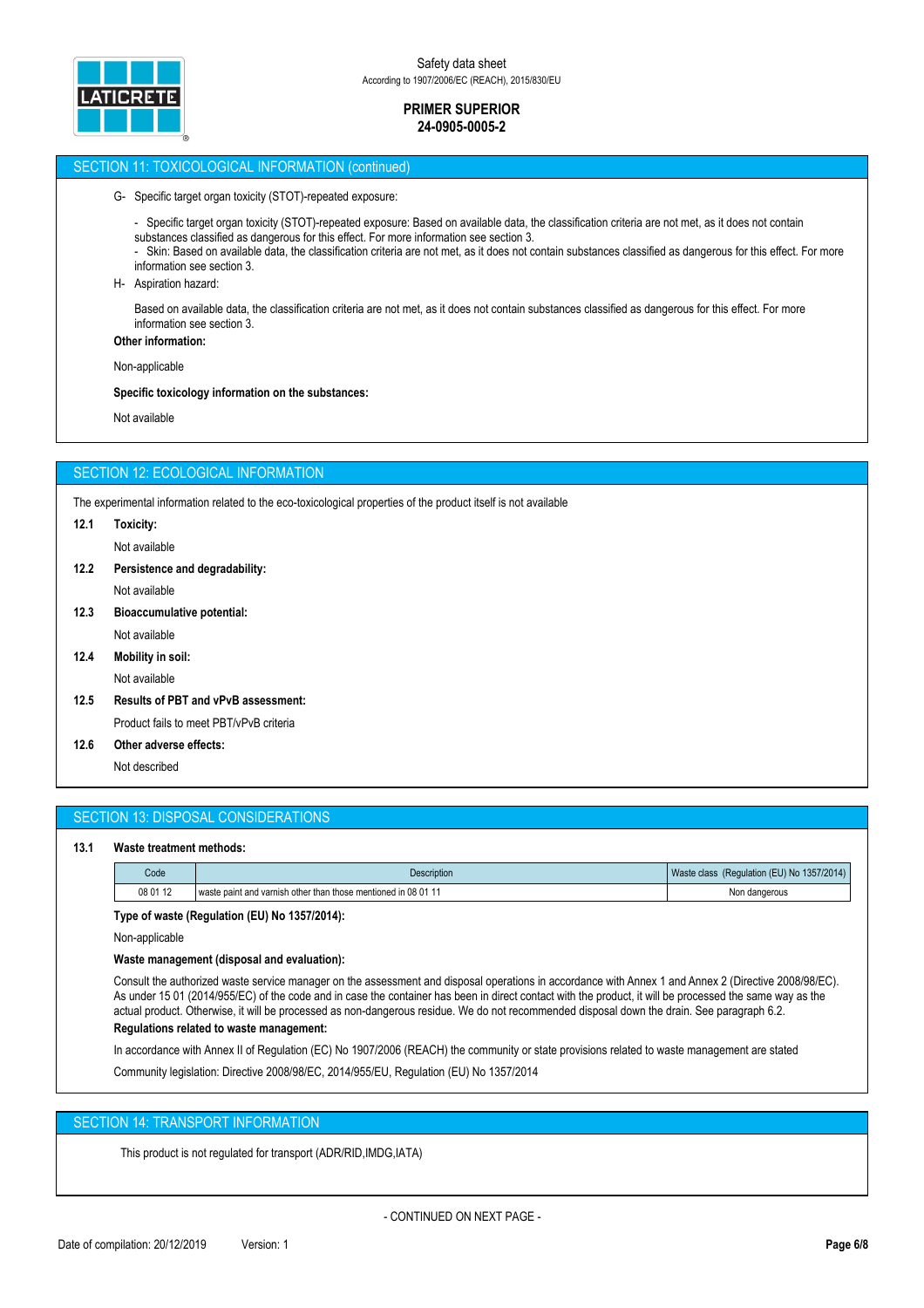

#### SECTION 15: REGULATORY INFORMATION

#### **15.1 Safety, health and environmental regulations/legislation specific for the substance or mixture:**

Regulation (EC) No 528/2012: contains a preservative to protect the initial properties of the treated article. Contains 1,2-benzisothiazol-3(2H)-one, reaction mass of 5-chloro-2-methyl-2H-isothiazol-3-one and 2-methyl-2H-isothiazol-3-one (3:1).

Candidate substances for authorisation under the Regulation (EC) No 1907/2006 (REACH): Non-applicable

Substances included in Annex XIV of REACH ("Authorisation List") and sunset date: Non-applicable

Regulation (EC) No 1005/2009, about substances that deplete the ozone layer: Non-applicable

Article 95, REGULATION (EU) No 528/2012: Non-applicable

REGULATION (EU) No 649/2012, in relation to the import and export of hazardous chemical products: Non-applicable

#### **Seveso III:**

Non-applicable

**Limitations to commercialisation and the use of certain dangerous substances and mixtures (Annex XVII REACH, etc ….):**

Non-applicable

#### **Specific provisions in terms of protecting people or the environment:**

It is recommended to use the information included in this safety data sheet as a basis for conducting workplace-specific risk assessments in order to establish the necessary risk prevention measures for the handling, use, storage and disposal of this product.

**Other legislation:**

The product could be affected by sectorial legislation

# **15.2 Chemical safety assessment:**

The supplier has not carried out evaluation of chemical safety.

# SECTION 16: OTHER INFORMATION

#### **Legislation related to safety data sheets:**

This safety data sheet has been designed in accordance with ANNEX II-Guide to the compilation of safety data sheets of Regulation (EC) No 1907/2006 (Regulation (EC) No 2015/830)

**Modifications related to the previous Safety Data Sheet which concerns the ways of managing risks.:**

Non-applicable

#### **Texts of the legislative phrases mentioned in section 3:**

The phrases indicated do not refer to the product itself; they are present merely for informative purposes and refer to the individual components which appear in section 3

#### **CLP Regulation (EC) No 1272/2008:**

Skin Irrit. 2: H315 - Causes skin irritation

**Classification procedure:**

Non-applicable

#### **Advice related to training:**

Minimal training is recommended in order to prevent industrial risks for staff using this product and to facilitate their comprehension and interpretation of this safety data sheet, as well as the label on the product.

**Principal bibliographical sources:**

http://echa.europa.eu

http://eur-lex.europa.eu

# **Abbreviations and acronyms:**

ADR: European agreement concerning the international carriage of dangerous goods by road

IMDG: International maritime dangerous goods code

IATA: International Air Transport Association

ICAO: International Civil Aviation Organisation COD: Chemical Oxygen Demand

- BOD5: 5-day biochemical oxygen demand
- BCF: Bioconcentration factor

LD50: Lethal Dose 50

- LC50: Lethal Concentration 50
- EC50: Effective concentration 50
- Log-POW: Octanol-water partition coefficient
- Koc: Partition coefficient of organic carbon